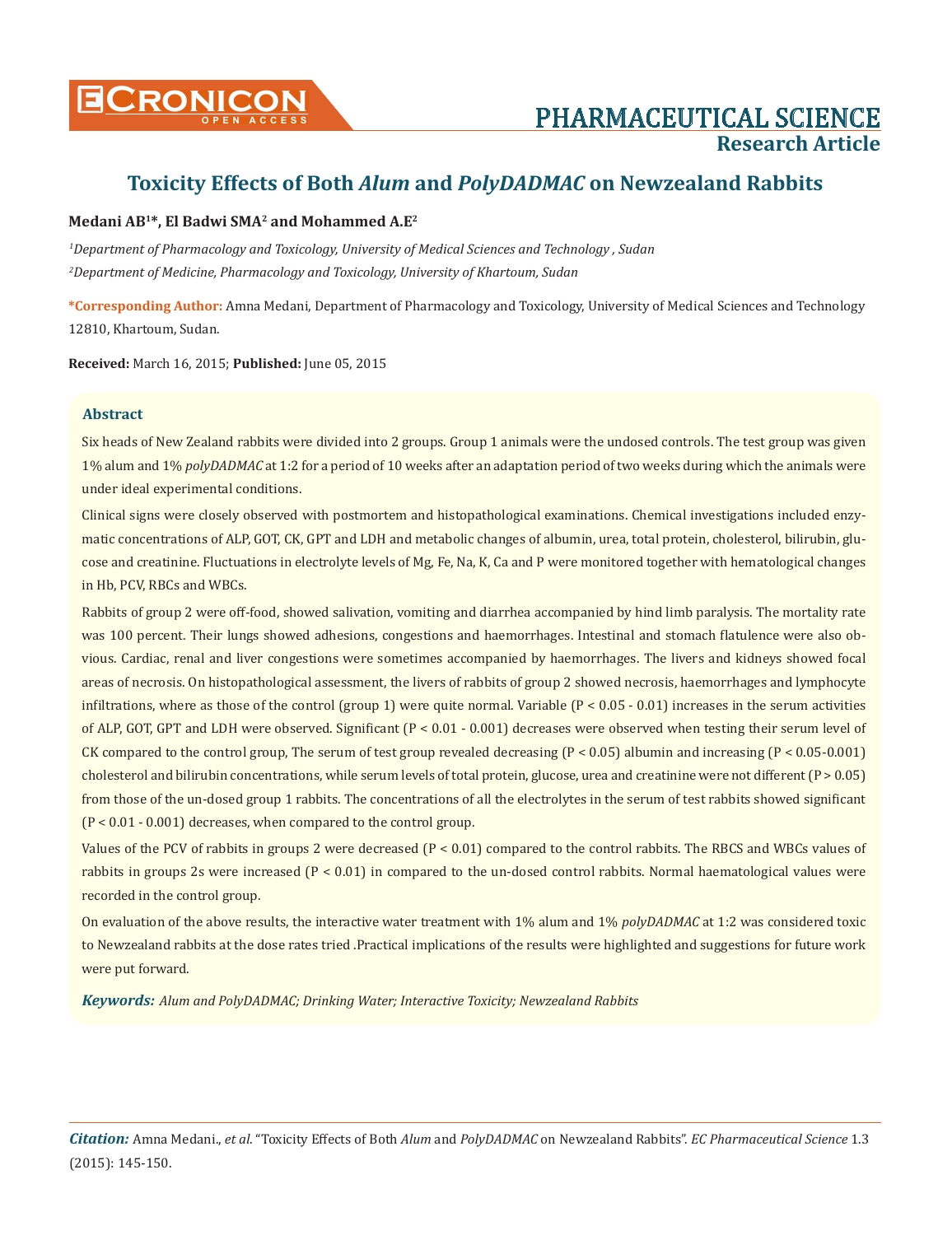### **Introduction**

In the Sudan, the first use of a chemical to reduce the turbidity of the Nile water especially during the flood season to be suitable for the healthy human consumption. The disposal system to eliminate the outcome of the sludge of the chemical reactions that happen during treatment of the turbid water is not adjusted well to the laws of environmental health regulations. Through-out the time Alum did not give satisfactory results in the reduction of turbidity of water, so new methodologies were introduced with special preference in use of *polyDADMAC* polymer. Toxicological were always lacking and hence subjected this use to a lot of debate. This experiment is a trial to lead the way out.

## **Materials**

## **Animals**

Six, 5-7 month old mixed, clinically healthy Newzealand rabbits were purchased from Balsam Pharmaceutical Laboratories in the vicinity of Khartoum North, housed and were given prophylactic doses of oxytetracycline 20%. The rabbits were ear tagged, given a twoweek preliminary period during which Lucerne was fed and Nile drinking water was provided ad libitum.

#### **Administration of the doses**

Test materials of polyDADMAC and alum (AlSO4) were prepared in separate stocks each as a 1% solution of each. The two test solutions were blended at the dose rate of 1:2 of the polymer and alum respectively. Animals were weighed and distributed into two experimental groups. Test blend was given orally to rabbits of group 2 in drinking water obtained from the Nile daily. The untreated controls were the rabbits of group 1.

## **Methods**

**Clinical signs:** were observed and postmortem changes were recorded.

**Histological methods:** The specimens were collected immediately after death or slaughter and fixed in 10% formal saline, embedded in paraffin wax, sectioned at 5 µm and stained with haemotoxylin and eosin (H & E) using Mayer's haemalum.

**Haematological methods:** These were described by Schalm [1] 1965. Blood samples from rabbits were collected into clean dry bottles containing the anti-coagulant heparin from the ear vein. Hb concentrations together with counts of RBCs, WBCs and PCV were then investigated.

**Chemical methods:** Blood samples obtained the ear vein of rabbits before and after dosing with the joint solution. Venous blood samples were centrifuged at 3000 rpm for 5 minutes and stored at -20°C until analyzed for enzymatic activities of ALP, GOT, CK, GPT and LDH; The metabolic changes in response to treatment in albumin, urea, total protein, cholesterol, bilirubin, glucose and creatinine and finally the changes in the electrolytes magnesium, iron, sodium, potassium, calcium and phosphorus.

**Statistical methods:** The difference between mean values of data was analyzed by the un-paired students- t-test [2].

#### **Results**

**Clinical signs:** Rabbits of group 2 were off-food, showed salivation, vomiting and diarrhea. They moved slowly and finally they showed hind limb paralysis. The mortality rate was 100 percent. Normal behavior was observed in rabbits of group 1.

**Postmortum changes:** The lungs of the rabbits of group 2 showed adhesions, congestions and haemorrhages. Intestinal and stomach flatulence were also obvious. Cardiac, renal and liver congestions were sometimes accompanied by haemorrhages. The livers and kidneys showed focal areas of necrosis. Rabbits of group 1 showed normal organs.

**Histopathology:** In the livers of rabbits of group 2 necrosis, haemorrhages and lymphocyte infiltrations were clearly seen.

*Citation:* Amna Medani., *et al*. "Toxicity Effects of Both *Alum* and *PolyDADMAC* on Newzealand Rabbits". *EC Pharmaceutical Science* 1.3 (2015): 145-150.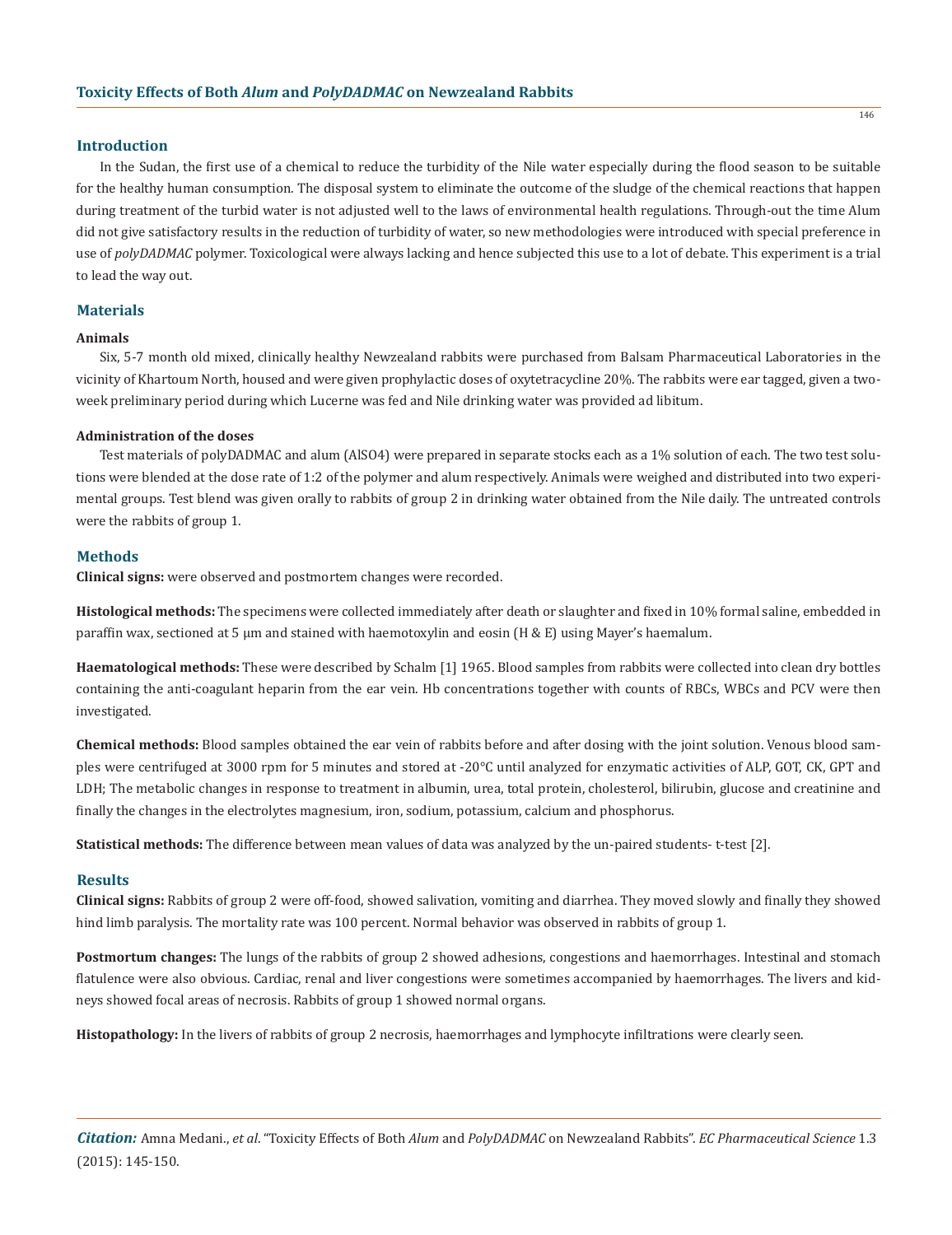

*Figure 1: Lung emphysema in a rabbits of group 2 dosed with combined 1% alum and 1% polymer at 1:2 in drinking water. X100*



*Figure 2: Haemosiderin deposition in the spleen of a rabbits of group 2 dosed with combined 1% alum And 1% polymer in drinking water. X100*



*Figure 3: Necrosis in the glomeruli and hemorrhage in the tubules of a rabbits dosed with combined 1% alum and 1% polymer at 1:2 in drinking water. X100.*

*Citation:* Amna Medani., *et al*. "Toxicity Effects of Both *Alum* and *PolyDADMAC* on Newzealand Rabbits". *EC Pharmaceutical Science* 1.3 (2015): 145-150.

147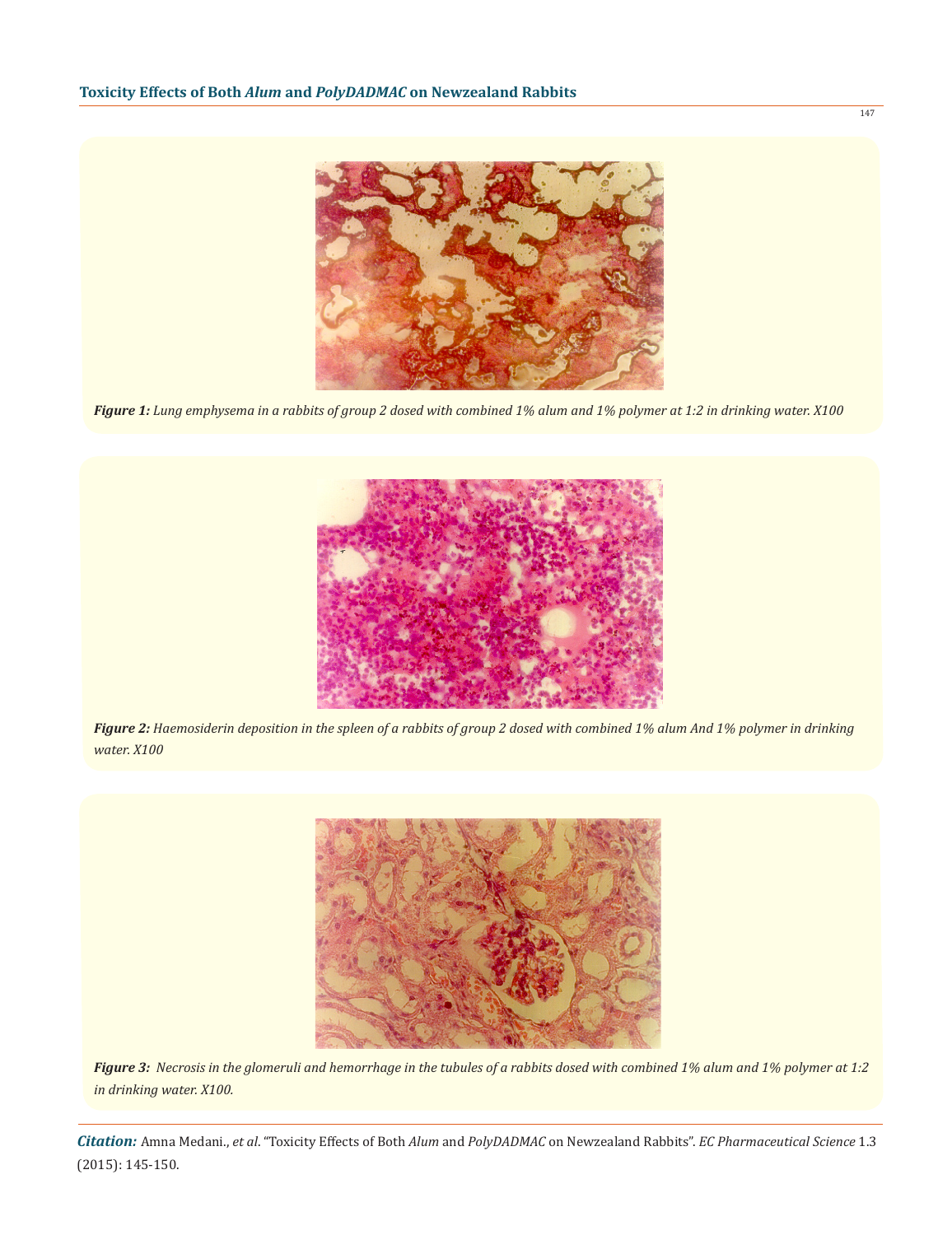Normal tissues were seen in the control rabbits.

#### **Chemical enzymatic changes**

| Group/Dose     | $ALP$ (iu/l)       | $GOT$ (iu/l)     | $CK$ (iu/l)      | $GPT$ (iu/l)     | LDH $(iu/l)$                                                                           |
|----------------|--------------------|------------------|------------------|------------------|----------------------------------------------------------------------------------------|
| u.             | $16.03 \pm 4.84$   | $22.61 \pm 2.67$ | $24.70 \pm 0.06$ | $12.72 \pm 1.84$ | $46.72 \pm 1.77$                                                                       |
| $\mathbf{u}_2$ | $19.27 \pm 4.04**$ |                  |                  |                  | $44.13 \pm 6.20^* \pm 11.70 \pm 0.03^{**} \pm 17.67 \pm 0.06^* \pm 106.70 \pm 12.50^*$ |

*Table 1: Chemical enzymatic changes. Table (1): Average values (mean ± SD) of serum enzymes of the combined 1% alum and 1% polymer-dosed Newzealand rabbits \*denotes P < 0.05 \*\*denotes P < 0.01 \*\*\*denotes P < 0.001*

Variable (P < 0.05-0.01) increases in the serum activities of ALP, GOT, GPT and LDH were observed. Significant (P < 0.01-0.001) decreases were observed when testing their serum level of CK compared to the control group. The un-dosed rabbits of group showed the normal activity of the serum enzymes.

## **Chemical metabolic changes**

| Group/Dose | <b>Albumin</b>    | <b>Urea</b>                      | <b>Total protein</b>           | <b>Cholesterol</b>  |
|------------|-------------------|----------------------------------|--------------------------------|---------------------|
| u          | $3.85 \pm 0.04$   | $30.35 \pm 0.69$                 | $4.99 \pm 0.13$                | $62.37 \pm 5.26$    |
| u.         | $2.70 \pm 0.26^*$ | $41.67 \pm 15.88$ <sup>N.S</sup> | $5.33 \pm 0.51$ <sup>N.S</sup> | $108.67 \pm 12.06*$ |

*Table 2: Chemical metabolic changes. Average values (mean ± SD) of serum metabolites of the combined 1% alum and 1% polymer-dosed Newzealand rabbits.*

| <b>Group/Dose</b> | <b>Bilirubin</b>   | Glucose                           | <b>Creatinine</b>              |  |
|-------------------|--------------------|-----------------------------------|--------------------------------|--|
|                   | $0.12 \pm 0.04$    | $81.13 \pm 1.54$                  | $1.38 \pm 0.01$                |  |
|                   | $0.64 \pm 0.29***$ | $102.00 \pm 16.37$ <sup>N.S</sup> | $1.40 \pm 0.61$ <sup>N.S</sup> |  |

*NS = Not significant \*denotes P < 0.05 \*\*\*denotes P < 0.001*

The serum of test group revealed decreasing  $(P < 0.05)$  albumin and increasing  $(P < 0.05-0.001)$  cholesterol and bilirubin concentrations, while serum levels of total protein, glucose and creatinine were not different  $(P > 0.05)$  from those of the un-dosed group 1 rabbits. The serum level of urea of group 2 rabbits were not different (P > 0.05) from the normal values obtained from the control undosed rabbits. The un-dosed rabbits of group 1 showed the normal serum metabolic values.

#### **Chemical electrolytes changes**

| <b>Group /Dose</b> | $Mg$ (mg/dl)      | $\text{Iron}(\mu\text{g}/\text{dl})$ | $Na$ (mg/dl)      | K(mg/dl)        | $Ca$ (mg/dl)                  | P(mg/dl)           |
|--------------------|-------------------|--------------------------------------|-------------------|-----------------|-------------------------------|--------------------|
|                    | $1.56 \pm 0.17$   | $256.23 \pm 39.81$                   | $125.41 \pm 3.22$ | $5.07 \pm 0.12$ | $11.38 \pm 0.10$              | $4.34 \pm 0.13$    |
| u.                 | $0.39 \pm 0.42**$ | $35.93 \pm 9.50**$                   | ND                | <b>ND</b>       | $3.17 \pm 0.67$ <sup>**</sup> | $1.52 \pm 0.09***$ |

*Table 3: Chemical electrolytes changes. Average values (mean ± SD) of serum electrolytes of the combined 1% alum and 1% polymer-dosed Newzealand rabbits.*

*ND = Not determined \*\* denotes P < 0.01 \*\*\* denotes P < 0.001*

The concentrations of all the electrolytes in the serum of test rabbits showed significant  $(P < 0.01 - 0.001)$  decreases, when compared to the control group.

*Citation:* Amna Medani., *et al*. "Toxicity Effects of Both *Alum* and *PolyDADMAC* on Newzealand Rabbits". *EC Pharmaceutical Science* 1.3 (2015): 145-150.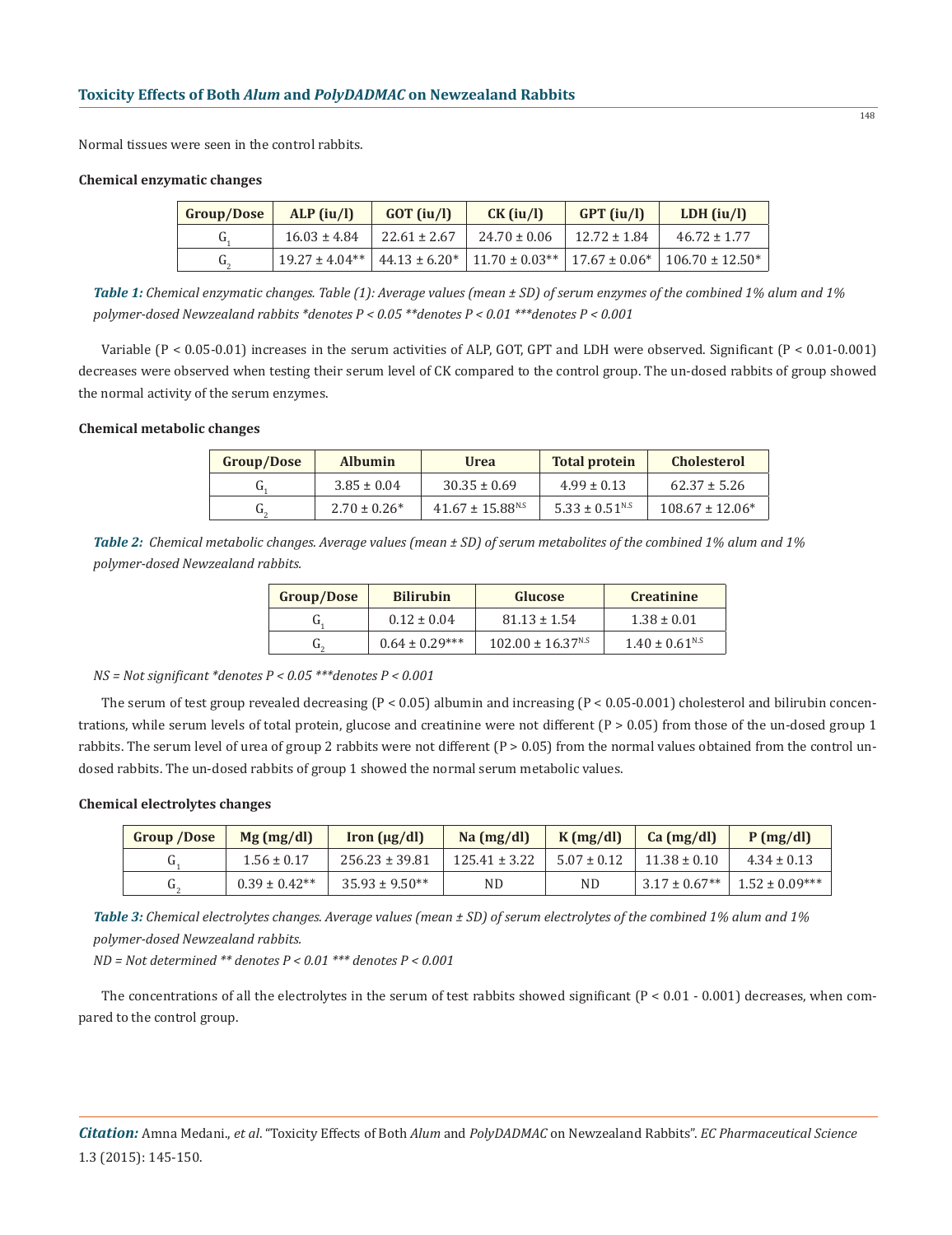# **Group /Dose Hb (g%) PCV % RBCs (x106) WBCs (x103)**  $G_1$  10.92 ± 0.83 35.54 ± 4.33 3.79 ± 0.29 3.86 ± 2.90  $G_2$  11.48 ± 0.74<sup>N.S</sup> 28.40 ± 2.96\* 7.18 ± 1.4 9\*\* 9.13 ± 5.03\*\*

*Table 4: Average haematological values (mean ± SD) of the combined 1% alum and 1% polymer-dosed Newzealand rabbits. NS = Not significant \*denotes P < 0.05 \*\*denotes P < 0.01*

Haemoglobin concentrations in all test groups were insignificant  $(P > 0.05)$  when compared to those of the control group. Values of the PCV of rabbits in groups 2 were decreased (P < 0.01) compared to the control rabbits. The RBCS and WBCs values of rabbits in groups 2s were increased  $(P < 0.01)$  in compared to the un-dosed control rabbits. Normal hematological values were recorded in the control group.

## **Discussion**

**Chemical haematological changes**

In this study, the daily oral doses of the blend of 1% polyDADMAC and 1% alum to Newzealand rabbits at the ratio of 1:2 respectively, was a cause of medium mortality. This produced changes in the vital organs and tissues of goats with obvious clinical signs which were mostly pertinent to the stimulation of the central nervous system (CNS) with suggested inhibition of the serum cholinesterase activity which was not-unfortunately measured leading to abnormal posture and gaits and nervous sings due to the action of the organochlorides as a diffuse stimulant of the C.N.S. [3,-5]. Development of diarrhea in the under test group could be due to enteritis and erosion of the intestinal epithelium seen clearly in histopathological sections or due to the increased peristaltic movements probably due to cholinesterase inhibition or to both [6]. Pulmonary disorders manifested by difficulty in respiration, hemorrhages, congestion, oedema and emphysema may be attributed to the direct irritant action of the drug or its metabolites.

The presence of hemorrhages in different organs suggests that the blend is an endotheliotoxic substance, while the wide spread of lymphocyte infiltration in these organs may be reasoned as a reaction to the chemical treatment [7]. The stress caused by the blend dosing caused variable fluctuations in the body weight gains may be due to differences in the food conversion ratios and reduced appetite [8,9].

The significant changes in the activities of ALP, AST, LDH, GPT and CK are suggestive of hepatic excretory dysfunction. This was accompanied by increased concentration of serum bilirubin, centrilobular necrosis and generalized fatty changes indicating hepatic dysfunction and damage [10-16]. Release of some hepatic enzymes into plasma like AST, which is attributed to liver damage [11] or to altered membrane permeability [17], may lead in some instances to muscle shivering and tremors especially if accompanied by the miscellaneous effects of the blend indicated by the decreased levels in all electrolytes .These electrolytes have effects on muscle action, potential and eventual spasms [18,19]. In addition, renal haemorrhages, congestion and necrosis, shrinkage of glomeruli and the arched posture caused by pain are all suggestive of the renal damage caused by the blend or its metabolites [20]. Splenic haemosiderosis may indicate the destruction of erythrocytes judged by the increased values of RBC which might also because of the decrease in the packed cell volume (PCV). Hearts were almost unaffected as well as the Hb concentrations. The white blood corpuscles (WBCs) were increased in animals of group two may be because the blend or its metabolites were pointed out by the animal body as endotoxins [7,21].

## **Conclusion**

Water represents one of the most pollutable natural environmental resources; this entails man-made purification techniques and additives, which is a very rich research-demanding field. Alum and polyDADMAC are approved to be very the conclusion that make their usage for water treatment for drinking purposes vey questionable.

*Citation:* Amna Medani., *et al*. "Toxicity Effects of Both *Alum* and *PolyDADMAC* on Newzealand Rabbits". *EC Pharmaceutical Science* 1.3 (2015): 145-150.